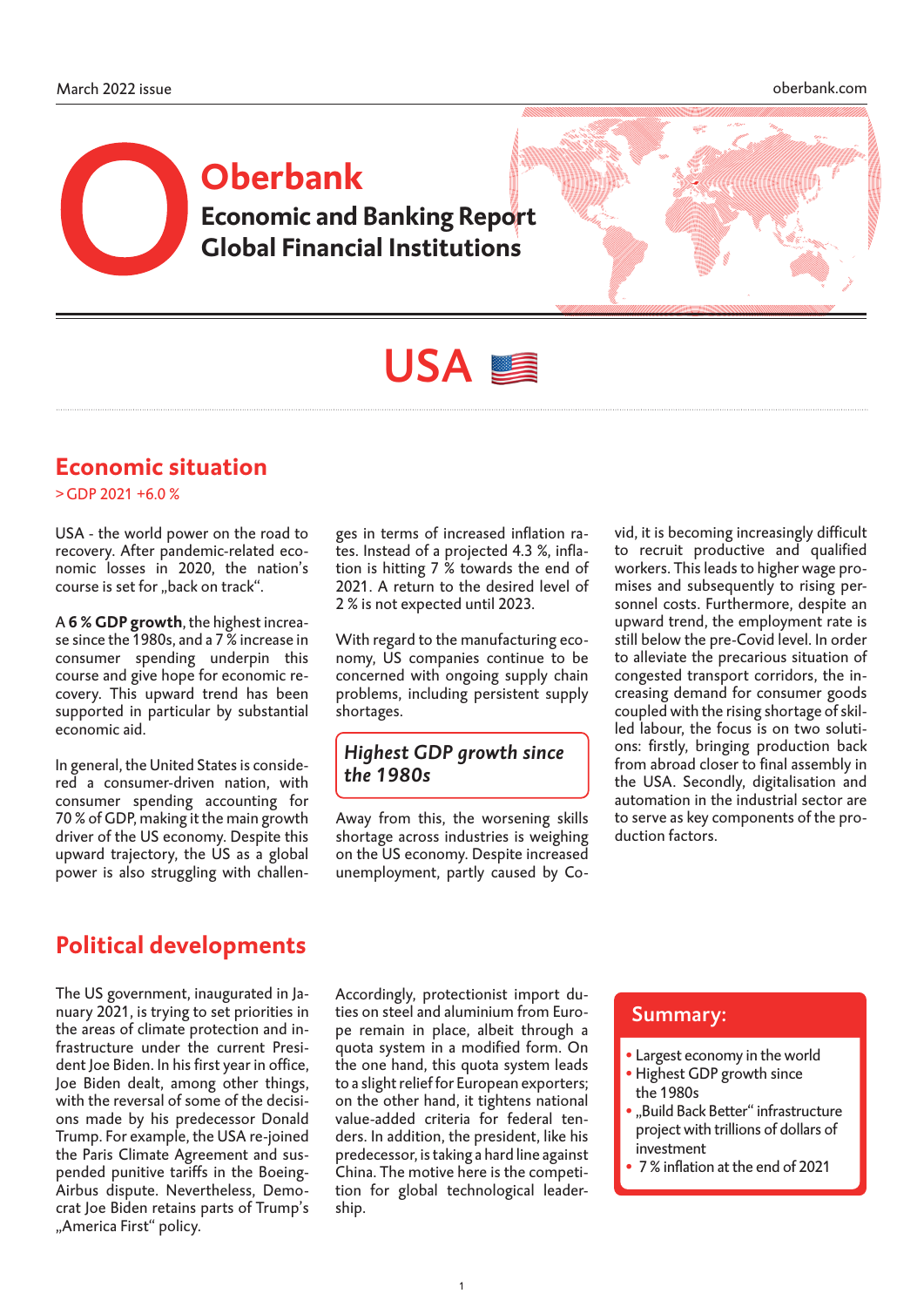With regard to infrastructure measures, the "Build Back Better" agenda was launched. The infrastructure package of over one trillion USD is intended to improve the US infrastructure, some of

which is getting on in years, and also to help achieve the climate goals and create jobs. Specifically, improvements are planned in the areas of road and bridge construction, water management, air-

ports and digital infrastructure. In order to finance these projects, corporate taxes and taxes on wealthy individuals will be increased.

| Key economic figures                                            | 2019   | 2020   | $2021*$ | 2022*  |
|-----------------------------------------------------------------|--------|--------|---------|--------|
| Nominal GDP in billion USD                                      | 21,433 | 20,933 | 22,920  | 24,478 |
| Gross domestic product/capita at purchasing power parity in USD | 65,134 | 63,240 | 68,846  | 73,111 |
| Population in millions                                          | 329.1  | 331.0  | 332.9   | 334.8  |
| Real economic growth in %                                       | 2.2    | $-3.4$ | 6.0     | 3.7    |
| Inflation rate in %                                             | 1.8    | 1.2    | 4.3     | 3.0    |
| Unemployment rate in %                                          | 3.7    | 8.1    | 5.7     | 4.7    |
| Exchange rate 1 EUR = in USD                                    | 1.12   | 1.14   | 1.19    | 1.17   |
| Goods exports of the country in billion USD                     | 1,652  | 1,429  | 1,742   | 1,940  |
| Goods imports of the country in billion USD                     | 2,517  | 2,351  | 2,828   | 3,069  |

\* Preliminary forecast; Source: WKO, Wirtschaftsbericht, Oktober 2021

\*\* as of year-end 2021 7 %

## Exports/Imports

The United States dominates various sectors such as the financial and IT sector, the chemical and pharmaceutical sector, the electronics industry and the medical technology sector.



Source: WKO Länderprofil 2021; 2020, in %

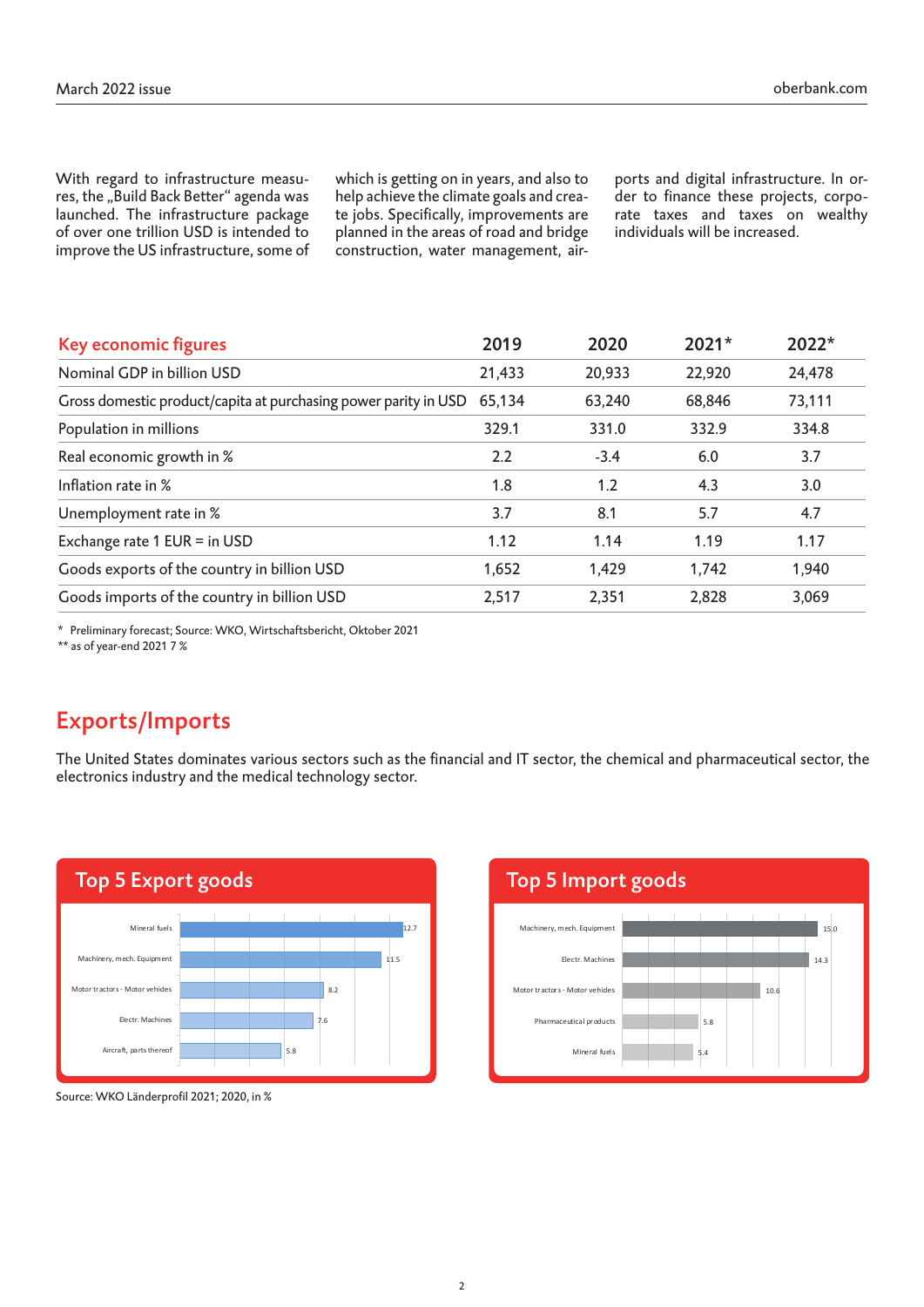## The foreign trade of the USA



2020, change YOY, in EUR million

Imports, Exports and balance sheet from the perspective of the USA; own presentation Source: Trademap

## Foreign trade with Austria and the Oberbank regions

The USA is Austria's second most important export market - with increasing opportunities for Austrian companies. Besides the already diverse product range of Austrian goods, additional potential is expected from Industry 4.0. Austrian products enjoy great popularity due to their outstanding quality, coupled with hardly any substitutes.

Moreover, current Austrian direct investments have quadrupled since 2008, underpinning the medium- to long-term lucrativeness of the US market.

Similar to Austria, Germany also maintains a close economic relationship with the USA as its most important export market. In the other Oberbank regions in the Czech Republic, Hungary and Slovakia, on the other hand, the USA only occupies export positions between 9th and 18th place.

All five Oberbank regions recorded a trade surplus in 2020, with Hungary and Slovakia additionally achieving export growth of 2.3 % and 12.7 %, respectively.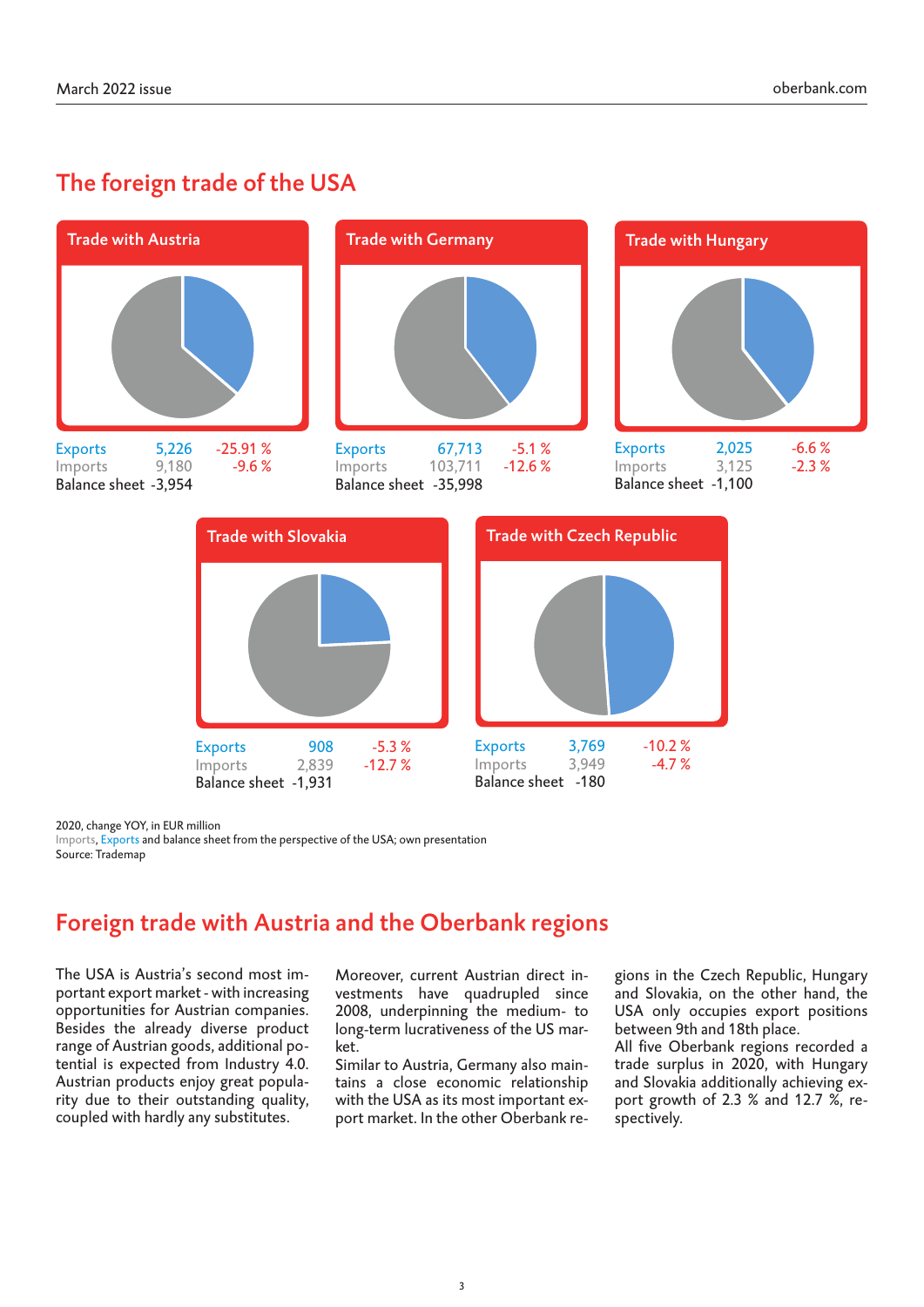#### >Exports from the USA to Austria

Medical and pharmaceutical products clearly stand out as the most important import goods in 2020 with a 25.1 % share of goods imports. After significant declines in goods imports of 25.7 % in 2020, a clear positive trend can be seen with a plus of 8.8 % in the first half of 2021.

#### **Goods exports from the USA to Austria 1. HY. 2021: +8.8 %**

#### > Austria's exports to the USA

In the course of the Covid 19 pandemic, both crisis winners and losers are manifesting themselves. While branches such as the pharmaceutical industry were able to keep their foreign trade more or less constant or even recorded an increase, branches in the machinery sector in particular recorded significant losses. In addition to the adversities of the Covid 19 crisis, the effects of punitive tariffs on steel and iron products will have an impact of -30 % in 2020.

#### **Austria's goods exports to the USA 1. HY. 2021: +21.2 %**

## Assessment of the business environment

Most important goods export market AT/DE 2020 Rank 2/Rank 1

Ease of Doing Business 2020 Rank 6 of 190 countries Global Competitiveness Index 2019 Rank 2 of 141 countries Corruption Perceptions Index 2021 Rank 67 of 198 countries Rule of Law-Index (World Justice Project) 2021 Rank 27 of 128 countries

| Current rankings of Oberbank regions   |  |
|----------------------------------------|--|
| in the Global Competitiveness Ranking: |  |

| Germany        |    |
|----------------|----|
| Austria        | 21 |
| Czech Republic | 32 |
| Hungary        | 47 |
| Slovakia       | 47 |

The USA stands out due to its dynamic business environment, which, supported by excellent competitiveness and business friendliness, leads to top rankings in the Ease of Doing Business and on the Global Competitiveness Index.

The economic relevance of the nation is also evident in the 1st and 2nd rankings for the most important export markets for Austria and Germany, respectively.

On the other hand, the 67th and 27th rankings in the areas of corruption and rule of law, compared to the other top rankings, indicate potential for improvement.

*Triple or double A ratings with stable or negative outlook respectively*

## Rating USA

#### > Investment Grade

| Agency         | Rating | Outlook         | Date       |  |
|----------------|--------|-----------------|------------|--|
| Fitch          | AAA    | <b>Negative</b> | 13.07.2021 |  |
| <b>S&amp;P</b> | AA+    | <b>Stable</b>   | 10.06.2013 |  |
| Moody's        | Aaa    | <b>Stable</b>   | 19.06.2020 |  |

Source: Countryeconomy, FitchRatings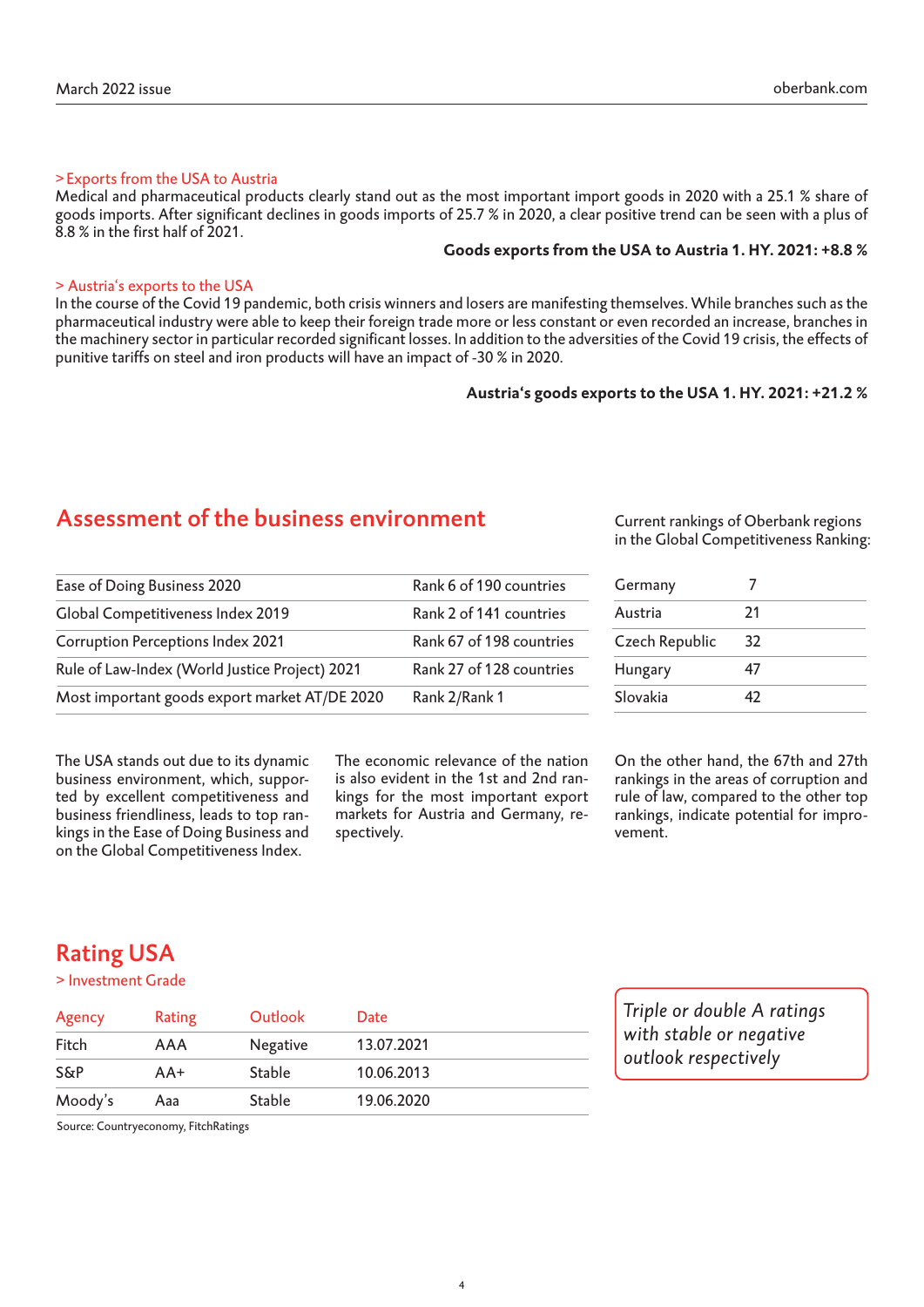Fitch justifies the US country rating "AAA" with the country's structural strengths, such as the size of the economy, a dynamic business environment and high per capita income. Despite a

better- than- expected economic recovery in public finances, Fitch reports a negative outlook. Although the current prevailing debt dynamics suggest a stabilisation of the debt-to-GDP ratio, the

level of debt remains 20 percentage points above pre-pandemic levels. In addition, key variables such as real interest rates and fiscal deficits pose downside risks.

## **Financial Centre USA**

>Stock market developments in view of the Covid 19 pandemic

The pandemic-related burden on the US real economy contrasts with stable stock markets in 2020. While restrictive measures restricted companies in their actions and unemployment figures soared, the drive of the winners of the crisis (tech companies) and support measures of a governmental nature enabled leading indices to reach new highs in some cases. After an initial fall in share prices in 2021 due to high Corona infection figures, record gains were again recorded from April onwards. Throughout the summer months, the share price remained largely stable. Given the high inflation towards the end of the year, up to four interest rate hikes of 0.25 percentage points each are expected by the Fed in 2022. As a result, share prices could come under pressure in the future due to more attractive interest rate securities.

## The largest banks in the USA

| <b>Place Bank</b> |                                             | <b>Total Assets</b> |
|-------------------|---------------------------------------------|---------------------|
| 1                 | JPMorgan Chase Bank National Association    | 3,025,285           |
| $\overline{2}$    | <b>Bank of America National Association</b> | 2,258,832           |
| 3                 | Wells Fargo Bank National Association       | 1,767,808           |
| $\overline{4}$    | Citibank NA                                 | 1,661,507           |
| 5                 | <b>US Bank National Association</b>         | 544,774             |
| 6.                | <b>Truist Bank</b>                          | 498,944             |
| 7                 | <b>PNC Bank National Association</b>        | 463,097             |
| 8                 | <b>TD Bank National Association</b>         | 401,512*            |
| 9                 | The Bank of New York Mellon                 | 386,515*            |
| 10                | Capital One National Association            | 363,522             |

Oberbank expertise

#### **Banks shaded in grey:**

Oberbank has an active relationship (SWIFT/RMA) with these relationship banks and can thus represent documentary business for customers (documentary business only with Citibank with restrictions). In addition, payment transactions are possible with all banks in the USA via our clearing bank partners.

Total assets as of 31.12.2020 in USD million; \*not consolidated Source: Bankers Almanac, download on 02.02.2022